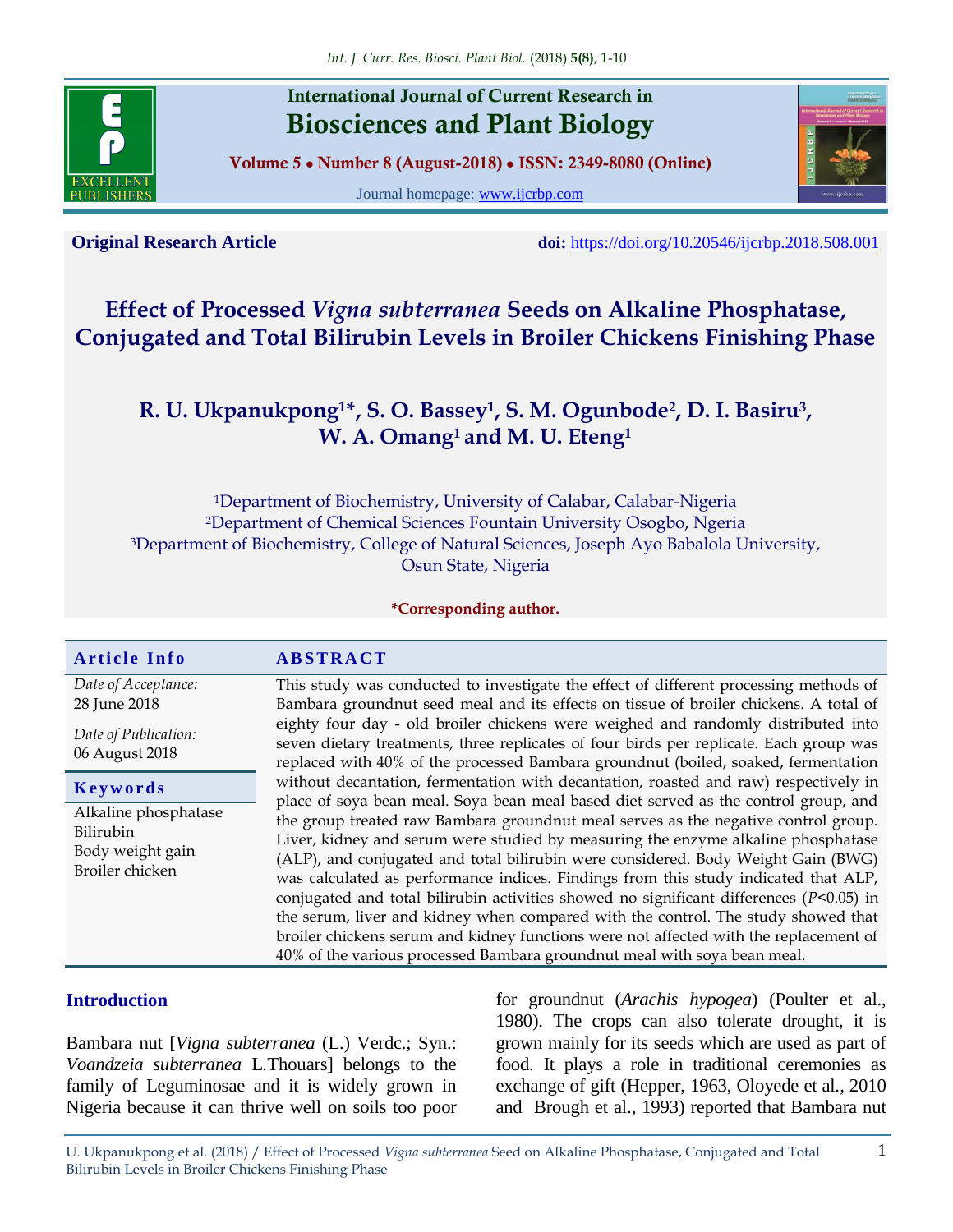makes a balance food as it contains sufficient quantities of carbohydrate, protein and fats with relatively high proportions of lysine and methionine as percentage of the protein. Despite the protein quality in leguminous seeds, it does not however reach the same level as in animal products. This is due to unbalanced amino acids, presence of antinutritional factors and low digestibility of protein. Processing methods, such as soaking, cooking or fermentation can improve the quality of legume protein (Adebowale and Maliki, 2010). During fermentation, microflora may produce proteolytic enzymes which may be responsible for the increase in protein digestibility (Haseltine, 1983). Also, the elimination of phytic acid contributes to the improvement in protein digestibility of fermented products (Kheterpaul and Chauhan, 1991). The high carbohydrate (65%) and relatively high protein 18% content of bambara groundnut make it a complete food (Doku, 1995). Bambara groundnut is probably the most drought resistant leguminous crop and may be found growing successfully where annual rainfall is below 500 mm and optimum between 900–1000 mm per year (Ocran et al., 1998).

An evenly distributed rainfall in the range 600– 1000mm encourages optimum growth but satisfactory yields can be obtained in areas with a pronounced dry season since the crop is relatively drought resistant (Messiaen, 1992). Bambara groundnut is resistant to high temperature and can be grown on poor marginal soils not suitable for other leguminous crops (Yamaguchi, 1983). Bambara groundnut is seldom attacked by pests and diseases in most of its production regions. However, in damp conditions, it may be susceptible to fungal diseases (Baudoin and Mergeai, 2001). In West Africa bambara groundnut (*Vigna subterranea)* was slightly ahead of cowpea (*Vigna uniguiculata)* in terms of production (market availability) and utilization. In Ghana, over 40,000 cans of different sizes of bambara groundnut were produced annually throughout the 1960's and early 1970's.The canned product was very popular throughout West Africa and competed favourably with Heinz baked beans. The status of the nut however, started to decline from 1970's with introduction of high yielding

varieties of *Arachis hypogaea* and pest control methods for cowpea (Doku, 1996).The protein of Bambara groundnut is of good quality and has surplus lysine which complements cereals in the diet (Ocran et al., 1998). It is high in protein but unlike ordinary groundnuts contains very little oil (Tweneboah, 2000). Bambara groundnut has been ranked as the third most important grain legume, after *Arachis hypogaea* and cowpea *(Vigna unguiculata)* in semi-arid Africa, but has not been accorded due attention in research (Rachie and Silvester, 1977). Bambara groundnut, (*Vigna subterranea (L) Verdc.)* is of West African origin and has been cultivated in tropical Africa for centuries (Yamaguchi, 1983). Bambara groundnut is an indigenous African leguminous crop and one of the most important pulses grown on the continent (Doku and Karikari, 1969). The crop has *been* widely cultivated in tropical regions since the seventeenth century. In addition to sub-Saharan Africa, it is now found in many parts of South America, Asia and Oceania (Baudoin and Mergeai, 2001).The centre of origin of bambara groundnut is probably north eastern Nigeria and northern Cameroon. It is now cultivated throughout tropical Africa and to a lesser extent in tropical parts of America, Asia and Australia (Brink et al., 2006).

# **Materials and methods**

# **Sample collection and processing**

The experiment was conducted at the animal house Biochemistry and Nutrition unit of the Department of Chemical Sciences, Fountain University Osogbo, Osun State, Nigeria. The Bambara groundnut seeds were purchased from Wukari market, Taraba State and the processing of Bambara groundnut seeds was done in Fountain University in Osogbo, Osun State. Seven different processing methods were carried out and seeds were rinsed before the commencement of each processing methods.

**Boiling:** This was carried out by pouring 1kg of the Bambara groundnut into a cooking pot containing 8 litres of water at  $100^0C$  set over fire. This was boiled for 1hour until it was well cooked. The water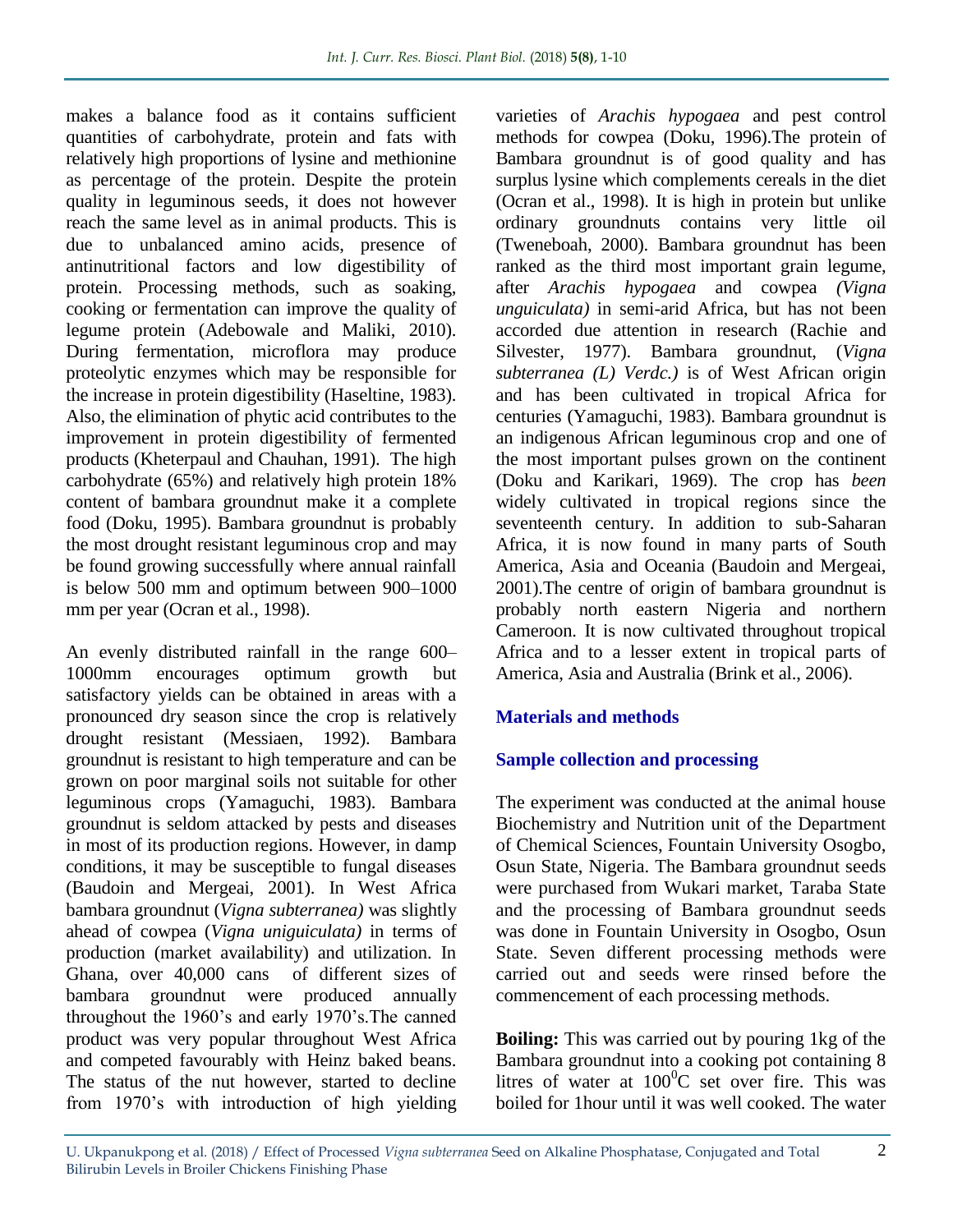was sieved out and the nuts were sun dried for 3-4 days before milling.

**Soaking:** The Bambara groundnut was soaked by pouring 1kg of the seeds into 8 litres of water for 12 hours and the water was sieved out and the seeds were sun dried sun for 3-4 days before milling into powdery form.

**Fermentation:** This was carried out in two different processes;

**Without decantation:** This was done by pouring 1kg of the seeds into 8litres of water in an air-tight container and soaked for 12hrs. The fermentation process started immediately after 12hrs without sieving out the water. The water was sieved out after 48hrs and the seeds were sun dried for 3-4 days before milling into powdery form.

**With decantation:** This was done by pouring 1kg of the seeds into 8litres of water in an air-tight container and soaked for 12hrs as similar to the soaking process. The water was sieved out and another 8litres of water was poured into it and it was well covered and the fermentation process started immediately after sieving. The water was then sieved out after 48hrs and the seeds were sun dried for 3-4days before milling into powdery form.

**Toasting**: Toasting of the Bambara groundnut was done by pouring 1kg of the seeds into a frying pan containing fine sand set over fire. The seeds were stirred to avoid excessive burning. The stirring of the seeds while on fire was continuous until it turns brownish. Excessive burning was avoided so as not to completely destroy the essential amino acids. The toasted seeds were then milled into powdery form.

**Raw Bambara groundnut**: The seeds were rinsed with clean water and dried under the sun after which they were later were milled and sieved so as to remove the seed coat.

# **Experimental diets and management of animals**

The experimental diets used were prepared in a

section of the animal house unit under the Biochemistry and Nutrition laboratory of Chemical Sciences Department, Fountain University Osogbo, Osun state, where the study was carried out. Seven diets were prepared: A total of 84 day-old broiler chicks were purchased from Arbor Acre strain, RTO Farms, Osogbo hatchery; they were wing banded, weighed and randomly allocated to seven dietary treatments of four birds per treatment. The birds were housed in a well illuminated and ventilated poultry house. Feed and water were provided *ad libitum.* The chicks were vaccinated against Newcastle disease virus (lasota vaccine) at day 8 of age, and against Infectious Bursal Disease (IBD) virus at day 10 of age via drinking water. The body weights of birds were determined on weekly basis to allow for calculation of weight gained, feed intake and feed conversion ratio. The study lasted four weeks.

### **Proximate analysis**

The test sample of Bambara groundnut (*V. subterranea*) was subjected to proximate analysis according to the methods outlined by AOAC (2010).

# **Moisture determination**

Moisture was determined by the loss in weight that occurs when a sample was dried to a constant weight in an oven. 1g each of the processed feeds sample weighed into a crucible previously dried and weighed. The sample was then dried in an oven at  $85^{\circ}$ C for 24 hours, cooled in a desiccator for about 15 minutes and weighed.

% Moisture = 
$$
\{(I - F)/I\} * 100
$$

Where,  $I =$  Initial weight of sample + crucible before drying;  $F = Final$  weight of sample + crucible after drying.

Since the water content of feed varied widely, ingredients and feed are usually compared for their nutrient content on moisture free or dry matter (DM) basis.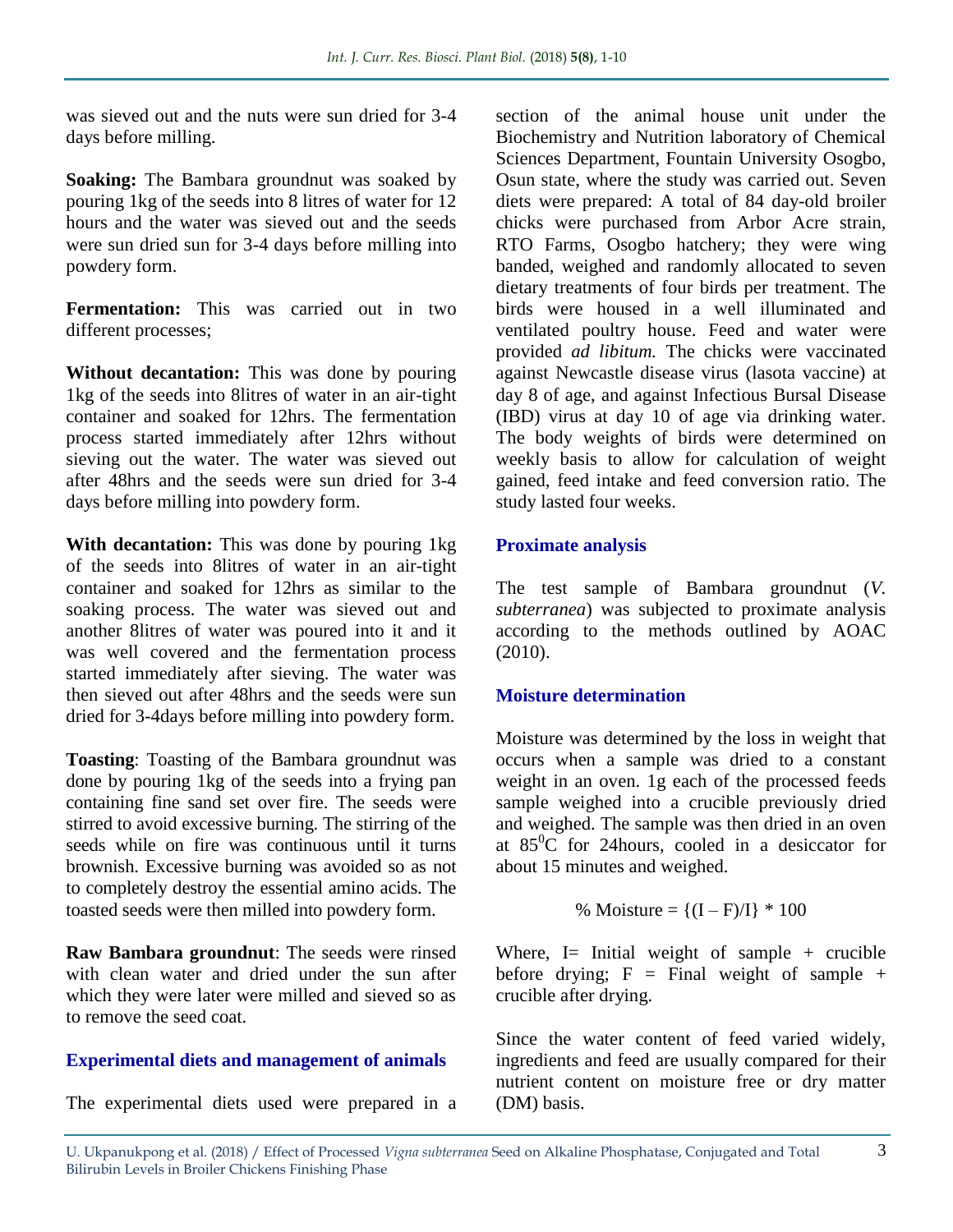### **Calculation**

$$
\% \text{ Moisture} = \frac{\text{Loss in weight}}{\text{Weight of sample before drying}} \times 100
$$

$$
\frac{W_2-W_3}{W_2-W_1}\times 100
$$

% Total Solid or % Dry matter =  $\frac{W_3 - W_1}{W_2 - W_1} \times 100$ 

Alternatively % Total Solid =  $100 - %$  Moisture % DM = 100 - % Moisture.

#### **Ether extract**

The ether extract of a feed represents the fat and oil in the feed. Soxhlet apparatus was the equipment used for the determination of ether extract. Soxhlet apparatus is made up of 3 component; condenser, extractor, and round bottom flask.

% Ethernet extract = 
$$
{(I - F)/I} * 100
$$

Where,

I= Initial weight of sample  $+$  filter paper before drying; F= Final weight of sample +filter paper after drying.

#### **Crude fibre**

The organic residue left after sequential extraction of feed with ether can be used to determine the crude fibre. However, a fresh sample was used for this analysis.

% Crude fibre =  ${(I - F)/I} * 100$ 

Where, I= Initial weight of sample  $+$  filter paper before boiling;  $F=$  Final weight of sample + filter paper after boiling.

#### **Crude protein**

Crude protein was determined by measuring the nitrogen content of the feed and multiplying it by a factor of 6.25. This factor is based on the fact that most protein contains 16% nitrogen. Crude protein is determined by Kjeldahl method. The method involves: Digestion, Distillation and titration.

$$
\%N = 0.00014 * VA * 100 * W * 6.25
$$

 $VA = volume of acid used, W = weight of sample$ 

#### **Ash content**

Ash is the inorganic residue obtained by burning off the organic matter of feedstuff at 550-600°C in muffle furnace for 3hrs. 1g of the sample was weighed into a pre-heated crucible. The crucible was placed into muffle furnace at 550-600°C for 3hrs. The crucible was then placed in the desiccator and weighed.

% Ash =  ${(I - F)/I} * 100$ 

Where  $I=$  Initial weight of sample  $+$  crucible before ashing;  $F=$  Final weight of sample +crucible after ashing.

#### **Nitrogen free extract (NFE)**

NFE represents soluble carbohydrates and other digestible and easily utilizable non-nitrogenous substances in feed. NFE was determined by mathematical calculation. It was obtained by subtracting the sum of percentages of all the nutrients already determined from 100.

%NFE = 100-(%moisture + %CF + %CP + %EE + %Ash)

#### **Blood collection and tissue preparation**

At the end of the feeding trial, the broilers were starved overnight so as to empty the crop. Blood samples were collected via jugular vein. Two birds per replicate were randomly selected, weighed and sacrificed. Serum was separated by centrifugation (3000 revolution per minutes). The serum was collected using Pasteur pipette and kept frozen until needed. The de-feathered broilers were dissected and the organs of interest were then removed, cleaned with tissue paper and weighed. The sample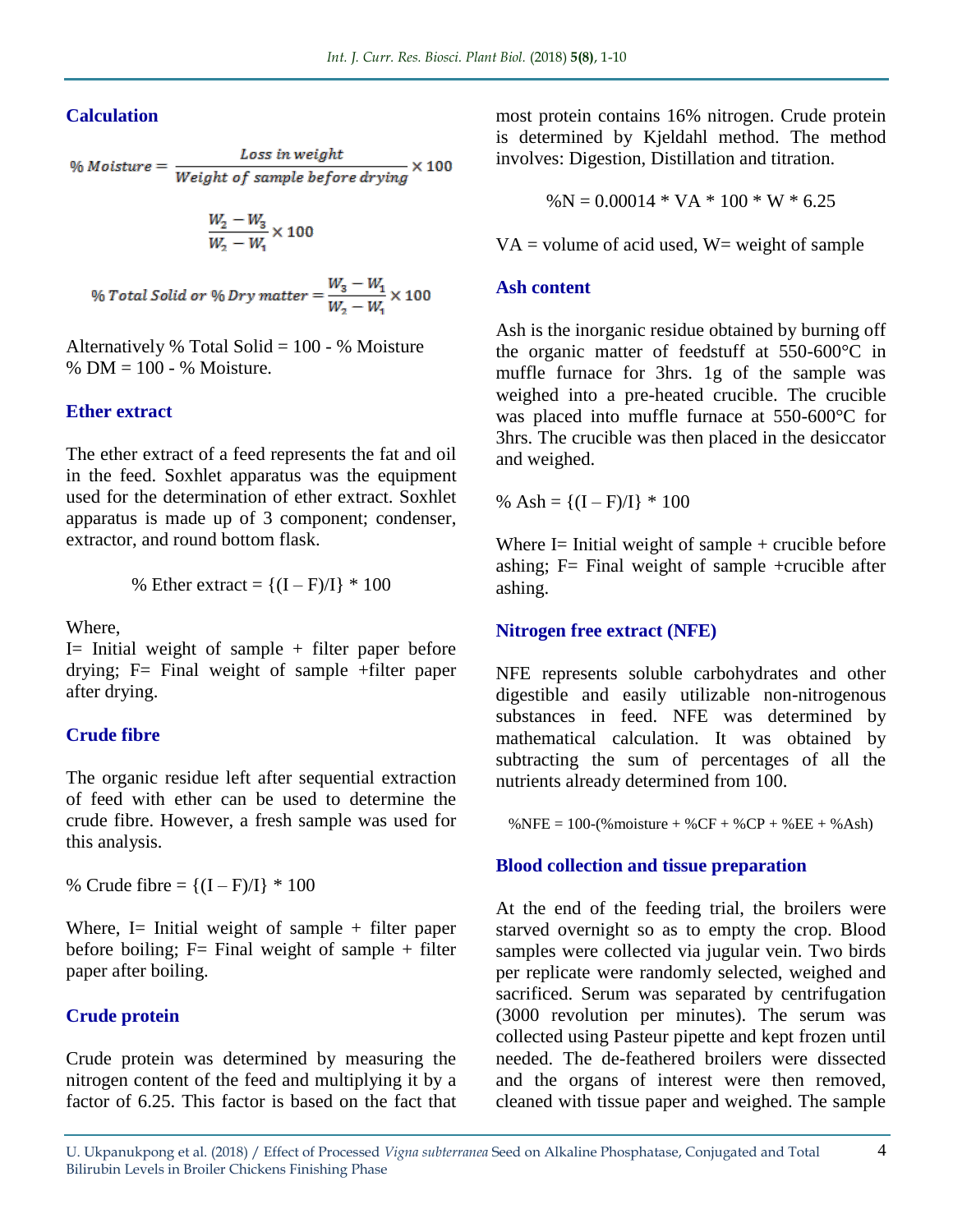of organs collected were homogenized using mortar and pestle in an ice cold 0.25M sucrose solution so as to maintain the integrity of the tissue till required, according to the method of Ogbu and Okechukwu (2001).

## **Estimation of biochemical parameters**

Biochemical estimations were carried to ascertain the integrity of and efficiency of the organs (kidney and liver). The measurement of the sample blood serum activities of the enzymes is helpful diagnosis index to determine the functionality level of the organs.

**Determination of alkaline phosphatase:** The method of Thomas and Wofford (1993) as employed in the Reflotron assay kit was used.

**Estimation of total and conjugated bilirubin:**  Serum bilirubin was determined by the use of Randox laboratory reagents kits method (Owens and Sherlock, 1973).

# **Statistical analysis**

All experimental values were represented as means of  $\pm$  SEM (n = 3). Analysis of variance (ANOVA) followed by Duncan and Tukey-Kramer test for differences between means were used to detect significant differences (*P<*0.05) between the variables used in this study.

#### **Results and discussion**

The data in Table 1 summarizes the proximate composition of different processed Bambara groundnut seeds, with the raw Bambara groundnut seed having the highest crude protein compared with others. The soaked seed had the highest crude fibre in relation to other processed seeds. The soaked Bambara seed had the highest inorganic residues (ash), raw Bambara seed had the highest oil content (ether extract) while raw Bambara seed had the highest nitrogen free extract. Table 2 shows the result of the proximate composition of the different formulated diets using Bambara seed. The

negative diet with raw Bambara groundnut seed meal had the least crude protein content of 22.58%. Table 3 explains the result of proximate nutrient composition for finisher phase of the formulated Bambara groundnut seed meal. Statistically, diet with boiled Bambara groundnut seed meal had the least protein content of 22.84. Table 4 summarizes the weight gained by broiler chickens fed with different diets of Bambara groundnut seed meal. Statistically, broiler chickens fed with different processed Bambara groundnut seed meals showed no significant (P>0.05) differences when compared with the control groups, but numerically, birds fed with raw and boiled groundnut seed had the highest daily weight gain of 1.573g.

Table 2 elucidates the result of the proximate composition of the formulated diets (starter phase) using Bambara seed. Raw Bambara groundnut seed meal had the least crude protein content 20.38% which may be due to the presence of the secondary metabolites that is, the anti-nutritional factors such as saponins and tannin binding the protein. Table 3 explains the proximate composition for (finisher phase) of the formulated diets using Bambara groundnut seeds. The processed diet with fermentation without decantation Bambara groundnut seed meal had the least crude protein content 18.02% which may be due to the presence of the secondary metabolites that is, the antinutritional factors such as tannin and saponins binding the protein.

Table 4 explains the result of final weight gain of broiler chickens fed with various Bambara groundnut seed meal. There was no significant difference between the weight gain of the chickens fed with fermentation without decantation Bambara seed and raw Bambara seed when compared with the control, while there was significant difference between boiled, soaked, fermentation with decantation, and roasted Bambara groundnut seed compared with the control. The results on specific activities of conjugated and total bilirubin in the serum of broiler chickens fed with different processed Bambara groundnut meal replacement diets are shown in Table 5.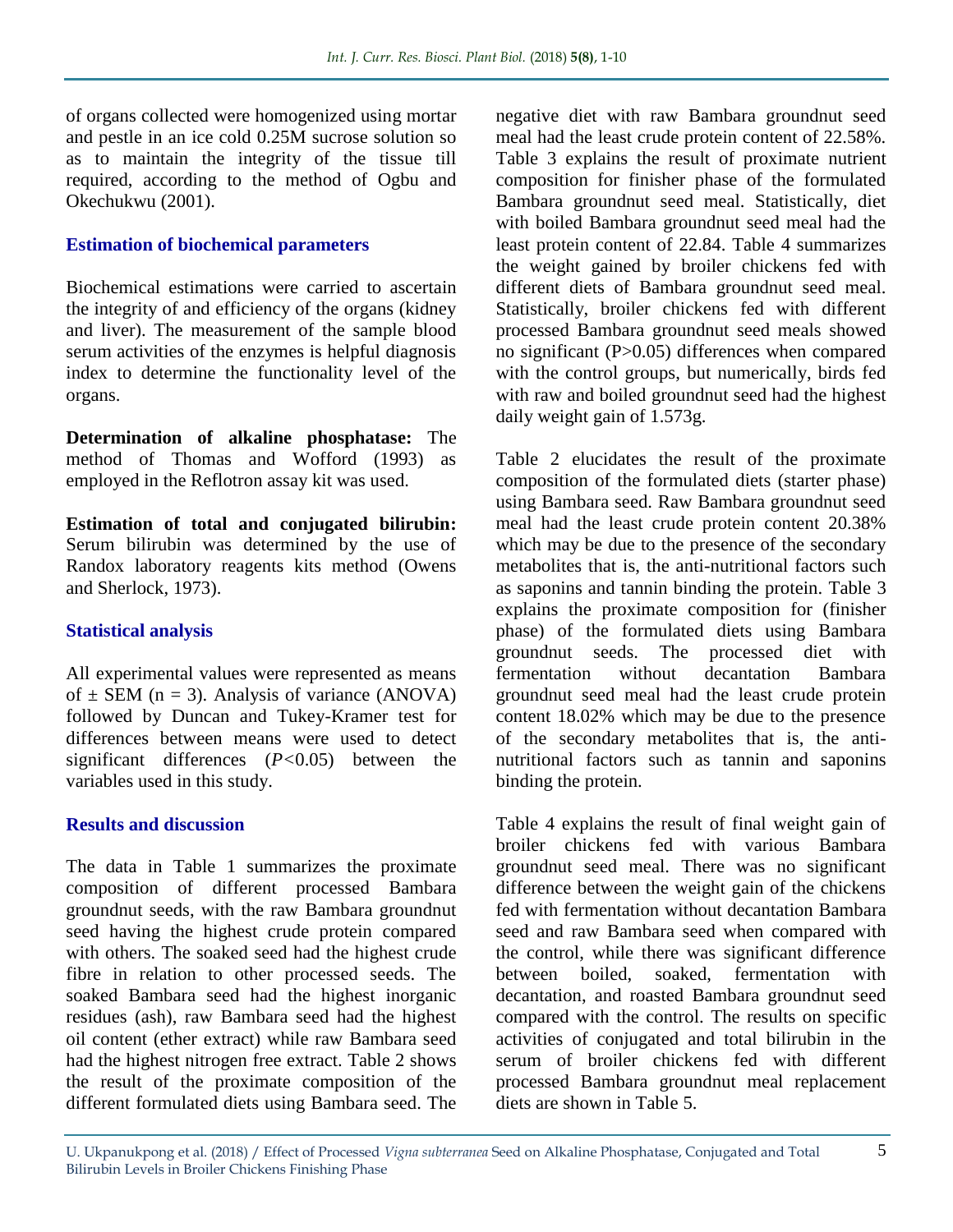| Analysis (%)  | <b>BBG</b> | <b>SBG</b> | FBG (wo) | ັ<br>FBG(w) | <b>RBG</b> | Raw   |
|---------------|------------|------------|----------|-------------|------------|-------|
| Crude protein | 22.64      | 22.73      | 22.72    | 22.73       | 28.59      | 22.58 |
| Dry matter    | 90.74      | 92.52      | 93.20    | 92.45       | 91.59      | 93.45 |
| Crude fibre   | 8.71       | 10.17      | 9.84     | 9.61        | 8.79       | 8.13  |
| Ash           | 2.44       | 2.18       | 2.46     | 2.19        | 2.40       | 2.24  |
| Ether extract | 7.65       | 7.82       | 7.79     | 7.85        | 7.59       | 7.9   |
| <b>NFE</b>    | 49.3       | 49.62      | 50.39    | 50.07       | 44.22      | 52.6  |

**Table 1.** Proximate composition (g/100gDM) of the different processed Bambara groundnut seed meal (starter phase).

BBG = Boiled Bambara groundnut, SBG = Soaked Bambara groundnut, FBG (wo) = Fermentation without decantation, FBG (w) = Fermentation with decantation, RBG = Roasted Bambara Groundnut, NFE = Nitrogen Free Energy.

**Table 2.** Proximate composition (g/100gDM) of the formulated diets with Bambara groundnut seed meal (starter phase).

| <b>Analysis</b><br>(%) | <b>Normal</b><br>control | <b>BBG</b> | <b>SBG</b> | FBG (wo) | FBG(w) | <b>RBG</b> | Raw   |
|------------------------|--------------------------|------------|------------|----------|--------|------------|-------|
| <b>DM</b>              | 92.45                    | 90.74      | 92.52      | 93.20    | 92.45  | 91.59      | 93.45 |
| CP                     | 20.62                    | 20.40      | 20.64      | 20.40    | 20.53  | 20.41      | 20.38 |
| CF                     | 3.29                     | 3.89       | 3.92       | 3.99     | 3.96   | 3.82       | 3.88  |
| Ash                    | 2.98                     | 3.15       | 2.89       | 2.82     | 3.04   | 2.84       | 2.89  |
| EE                     | 8.29                     | 7.89       | 7.80       | 8.49     | 8.96   | 8.52       | 8.58  |
| <b>NFE</b>             | 56.48                    | 54.44      | 54.87      | 56.03    | 54.05  | 53.98      | 57.31 |

BBG = Boiled Bambara groundnut, SBG = Soaked Bambara groundnut, FBG (wo) = Fermentation without decantation, FBG (w) = Fermentation with decantation, RBG = Roasted Bambara Groundnut,  $CP = Crude$ Protein, DM = Dry matter, CF= Crude fibre, EE= Ether extract, NFE = Nitrogen Free Energy.

**Table 3**. Proximate composition (g/100gDM) of the formulated Bambara groundnut seed meal (finisher phase).

| <b>Analysis</b><br>(%) | <b>Normal</b><br>control | <b>BBG</b> | <b>SBG</b> | FBG (wo) | FBG(w) | <b>RBG</b> | Raw   |
|------------------------|--------------------------|------------|------------|----------|--------|------------|-------|
| CP                     | 18.28                    | 18.04      | 18.03      | 18.02    | 18.08  | 18.09      | 18.08 |
| <b>DM</b>              | 92.54                    | 92.31      | 92.00      | 92.52    | 92.38  | 92.52      | 91.84 |
| <b>CF</b>              | 3.32                     | 3.56       | 3.65       | 3.62     | 3.61   | 3.56       | 3.67  |
| Ash                    | 2.67                     | 2.61       | 2.15       | 2.45     | 2.34   | 2.72       | 2.79  |
| EE                     | 5.60                     | 5.55       | 5.83       | 5.79     | 5.85   | 5.55       | 5.9   |
| <b>NFE</b>             | 62.67                    | 62.55      | 62.44      | 62.64    | 62.52  | 62.6       | 61.2  |

BBG = Boiled Bambara groundnut, SBG = Soaked Bambara groundnut, FBG (wo) = Fermentation without decantation, FBG (w) = Fermentation with decantation, RBG = Roasted Bambara groundnut,  $CP = Crude$ Protein,  $DM = Dry$  matter,  $CF = crude$  fibre,  $EE = Ethernet$  extract,  $NFE = Nitrogen$  Free Energy.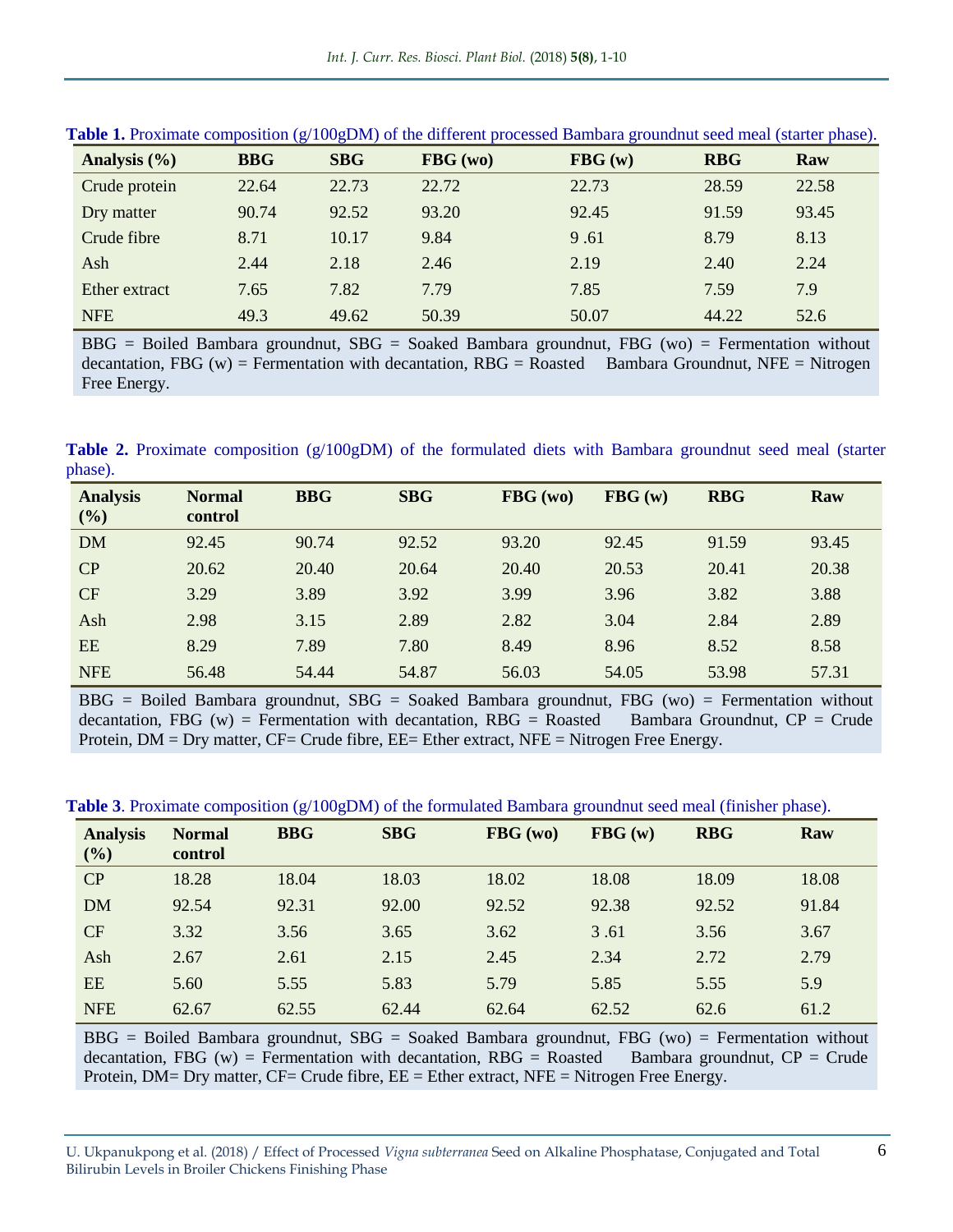| <b>Dietary treatment</b> | <b>Initial weight</b>         | <b>Final weight</b>            | Weight gained/bird/day (g)     |
|--------------------------|-------------------------------|--------------------------------|--------------------------------|
| Treatment 1 (Control)    | $0.116 \pm 0.01$ <sup>c</sup> | $1.600 \pm 0.13^b$             | $1.483 \pm 0.12^b$             |
| Treatment 2 (RBG)        | $0.117 \pm 0.01$ <sup>c</sup> | $1.525 \pm 0.09$ <sup>d</sup>  | $1.408 \pm 0.08$ <sup>d</sup>  |
| Treatment 3 (BBG)        | $0.116 \pm 0.01$ <sup>c</sup> | $1.542 \pm 0.14$ <sup>c</sup>  | $1.425 \pm 0.13$ <sup>c</sup>  |
| Treatment 4 (SBG)        | $0.123 \pm 0.01^b$            | $1.633 \pm 0.11^{ab}$          | $1.510 \pm 0.10^b$             |
| Treatment 5 (FBG w)      | $0.125 \pm 0.00^{ab}$         | $1.594 \pm 0.12$ <sup>bc</sup> | $1.469 \pm 0.12$ <sup>bc</sup> |
| Treatment 6 (FBG) (wo)   | $0.128 \pm 0.00^a$            | $1.700 \pm 0.57$ <sup>a</sup>  | $1.573 \pm 0.57$ <sup>a</sup>  |
| Treatment 7 (Raw)        | $0.116 \pm 0.01$ <sup>c</sup> | $1.690 \pm 0.01^a$             | $1.573 \pm 0.09^a$             |
|                          |                               |                                |                                |

**Table 4.** Weight gain analysis of the broiler chickens fed with different processed Bambara groundnut seed meal based diets.

The results are mean  $\pm$ SEM of 2determinations. The weights gained are expressed as in kg. Values of treatment 6and 7had no significant (*P<*0.005) differences and both processing method (Raw and fermentation without) had a favourable weight gain compared with the control. The results carrying different letters were significantly different (*P<*0.005). a, b, c, d, e are means within the same columns with different superscripts that are significantly different.BBG = Boiled Bambara groundnut, SBG = Soaked Bambara groundnut, FBG (wo) = Fermentation without decantation,  $FBG(w)$  = Fermentation with decantation,  $RBG = Rossted$  Bambara Groundnut,  $NFE = Nitrogen$  Free Energy.

**Table 5.** Specific activities of conjugated and total bilirubin in the serum of broiler chickens fed with different processed Bambara groundnut meal replacement diets.

| <b>Dietary treatment</b> | <b>Total bilirubin</b>        | <b>Conjugated bilirubin</b>   |
|--------------------------|-------------------------------|-------------------------------|
| Treatment 1 (Control)    | $7.17 \pm 0.75$ <sup>a</sup>  | $2.50 \pm 0.54$ <sup>cd</sup> |
| Treatment 2 (RBG)        | $4.67 \pm 0.81$ <sup>bc</sup> | $2.17 \pm 0.41$ <sup>d</sup>  |
| Treatment 3 (BBG)        | $5.00 \pm 0.89$ <sup>bc</sup> | $3.83 \pm 0.98$ <sup>ab</sup> |
| Treatment 4 (SBG)        | $7.17 \pm 0.98$ <sup>a</sup>  | $4.67 \pm 1.21$ <sup>a</sup>  |
| Treatment 5 (FBG w)      | $4.17 \pm 0.75$ °             | $2.67 \pm 0.51$ <sup>cd</sup> |
| Treatment 6 (FBG wo)     | $4.67 \pm 0.82$ <sup>bc</sup> | $3.33 \pm 0.51$ <sup>bc</sup> |
| Treatment 7 (Raw)        | $5.33 \pm 0.51^{\rm b}$       | $2.33 \pm 0.51$ <sup>d</sup>  |

The results are mean  $\pm$  SEM of 2 determinations. The weights gained are expressed as in kg. Values of treatment 6and 7had no significant (*P<*0.005) differences and both processing method (Raw and fermentation without) had a favourable weight gain compared with the control. The results carrying different letters were significantly different (*P<*0.005). a, b, c, d, e are means within the same columns with different superscripts that are significantly different.BBG= Boiled Bambara groundnut,  $SBG =$  Soaked Bambara groundnut, FBG (wo) = Fermentation without decantation,  $FBG(w)$  = Fermentation with decantation,  $RBG =$  Roasted Bambara Groundnut, NFE= Nitrogen Free Energy.

Activities of enzymes in the serum reflect the pathological and physiological state of the kidney and liver tissues. Alkaline phosphate is a marker enzyme for plasma membrane and endoplasmic reticulum, and it is use to assess the integrity of plasma membrane. ALP functions in the transfer of ions and metabolite across the cell membrane by

hydrolysis of phosphate ester in alkaline medium. Phosphatases, including ALP play an important role in detoxification, metabolism and biosynthesis of energetic macromolecules for various essential functions. The specific activities of alkaline phosphatase in the serum, liver and kidney are shown in Table 6. There were no significant

U. Ukpanukpong et al. (2018) / Effect of Processed *Vigna subterranea* Seed on Alkaline Phosphatase, Conjugated and Total Bilirubin Levels in Broiler Chickens Finishing Phase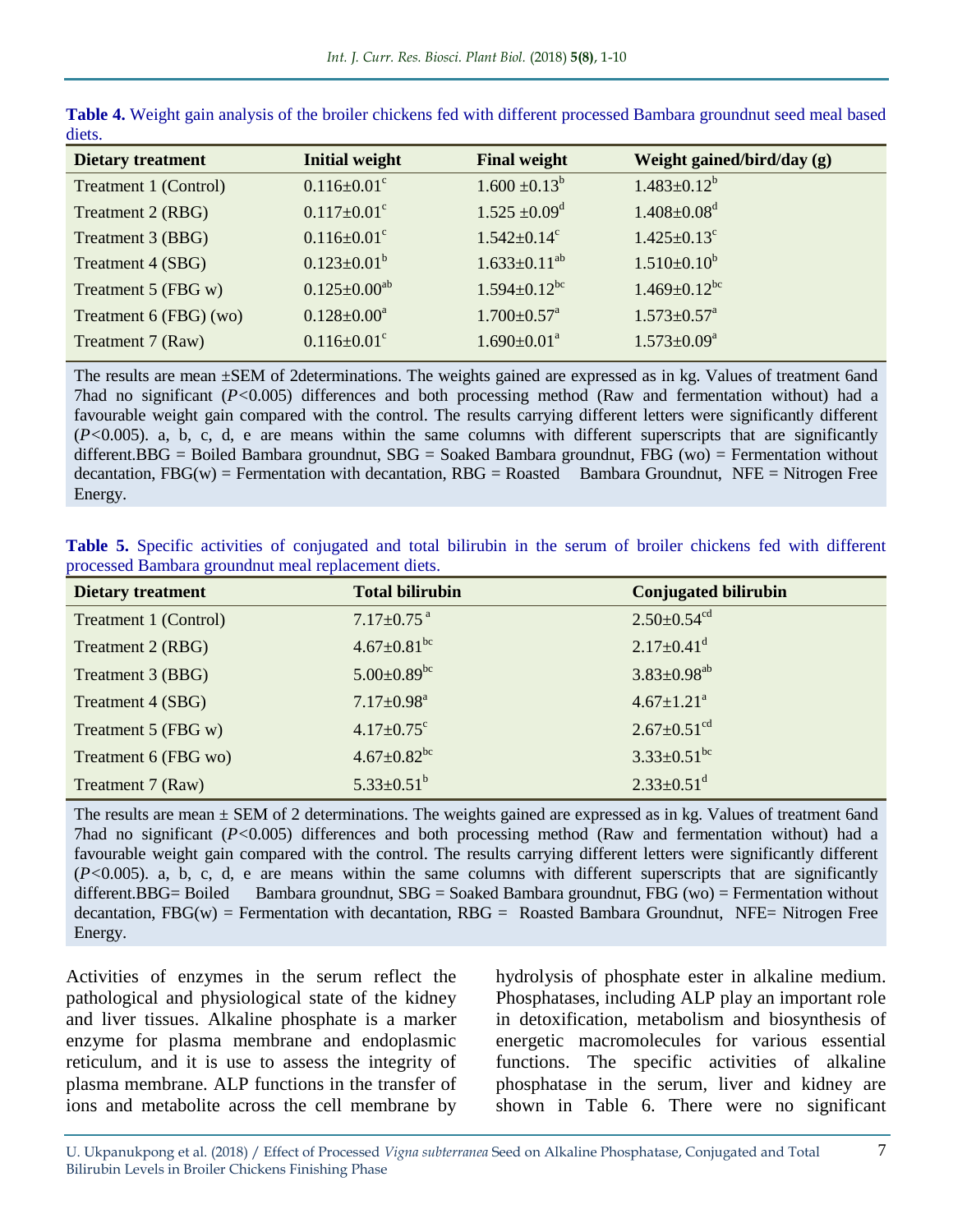(P>0.05) differences in the values of the specific activity of the alkaline phosphatase in the liver and kidney of broiler chickens in all the treatment groups when compared with the control. Also the activity of the liver and kidney alkaline phosphatase depicted no sign of leakage of the enzymes into the serum in all the birds given Bambara seed meal at 5% replacement value compared with those on soya bean meal based diets (control group). Conjugated and total bilirubin are useful diagnostic tools for liver diseases. The accumulation of bilirubin in the tissue, as a result of jaundice may cause elevation of total bilirubin (Murray, 2003). There are no significant (P>0.05) differences in the values of the conjugated and total bilirubin in all treatment groups when compared with the control group except fermented without decantation treatment group that depicted an increase in total and conjugated bilirubin. There are a compendium of clinical conditions that manifest in jaundice due to a

shift in the equilibrium between the production and clearance of bilrubin. These clinical conditions include excessive production of bilirubin as in the case of haemolytic anaemia, reduced hepatocyte uptake bilirubin as in the liver subjected to potential damage damage from some pharmaceutical and environmental chemicals, impaired conjugated bilirubin decreased hepatocellular excretion and impaired intra hepatic and extrahepatic bile flow (Crawfor, 1999). Findings from this research showed that replacing Bambara groundnut seed meal at 40% against soya bean meal had no adverse effect on the performance and enzyme activities of the serum, liver and kidney of broiler chickens, indicating that the plasma membrane was not compromised, this is not in agreement with the findings of (Oloyede et al*.*, 2007) which claimed that birds placed on raw, roasted and fermented Bambara groundnut seed meal based diet showed significant increase in alkaline phosphatase.

|  | Table 6. Specific activities of Alkaline Phosphatase in the serum, liver and kidney of broiler chickens fed with 40 |  |  |  |  |  |  |
|--|---------------------------------------------------------------------------------------------------------------------|--|--|--|--|--|--|
|  | different processed Bambara ground nut meal replacement diets.                                                      |  |  |  |  |  |  |

| <b>Dietary treatments</b> | <b>Serum</b>                   | <b>Liver</b>                  | <b>Kidney</b>                 |
|---------------------------|--------------------------------|-------------------------------|-------------------------------|
| Treatment 1 (Control)     | $1.670 \pm 0.07^{\rm b}$       | $0.783 \pm 0.04^b$            | $1.262 \pm 0.04$ <sup>c</sup> |
| Treatment 2 (RBG)         | $2.003 \pm 0.05^{\text{a}}$    | $1.240 \pm 0.04^{\text{a}}$   | $1.338 \pm 0.05^{\rm b}$      |
| Treatment 3 (BBG)         | $1.745 \pm 0.07^b$             | $1.230 \pm 0.06^b$            | $1.700 \pm 0.03^{\text{a}}$   |
| Treatment 4 (SBG)         | $1.255 \pm 0.10$ <sup>d</sup>  | $1.282 \pm 0.07^{\text{a}}$   | $1.213 \pm 0.03$ <sup>c</sup> |
| Treatment 5 (FBG w)       | $1.210 \pm 0.03$ <sup>de</sup> | $1.247 \pm 0.06^{\mathrm{a}}$ | $1.227 \pm 0.05$ °            |
| Treatment 6 (FBG wo)      | $1.152 \pm 0.05^e$             | $1.235 \pm 0.07^{\text{a}}$   | $1.128 \pm 0.04$ <sup>d</sup> |
| Treatment 7 (Raw)         | $1.537 \pm 0.05$               | $1.222 \pm 0.06^a$            | $1.143 \pm 0.30$ <sup>d</sup> |

The results are mean  $\pm$  SEM of 3 determinations. Enzyme activities are expressed as nmol min<sup>-1</sup> mg<sup>-1</sup> protein. Values from treatment 2 to treatment 7 shows no significant (*P<*0.05) differences compared to the treatment 1 (control group). BBG = Boiled Bambara groundnut, SBG = Soaked Bambara groundnut, FBG (wo) = Fermentation without decantation, FBG  $(w)$  = Fermentation with decantation, RBG = Roasted Bambara groundnut.

#### **Conclusion**

The beneficial effects associated with the use of Bambara groundnut seed is the focus of this research. The result obtained from these investigation showed that liver and kidney of broiler chickens (starter phase) were not compromised when their diet was replaced with 40% Bambara groundnut seed meal in place of soya bean meal. It further depicted that there was no leakage of enzymes into the serum at 40% replacement level of Bambara groundnut seed meal. This further indicate that broiler chicken (starter phase) diet composition containing 40% Bambara groundnut seed meal will not have negative effect on the liver and kidney.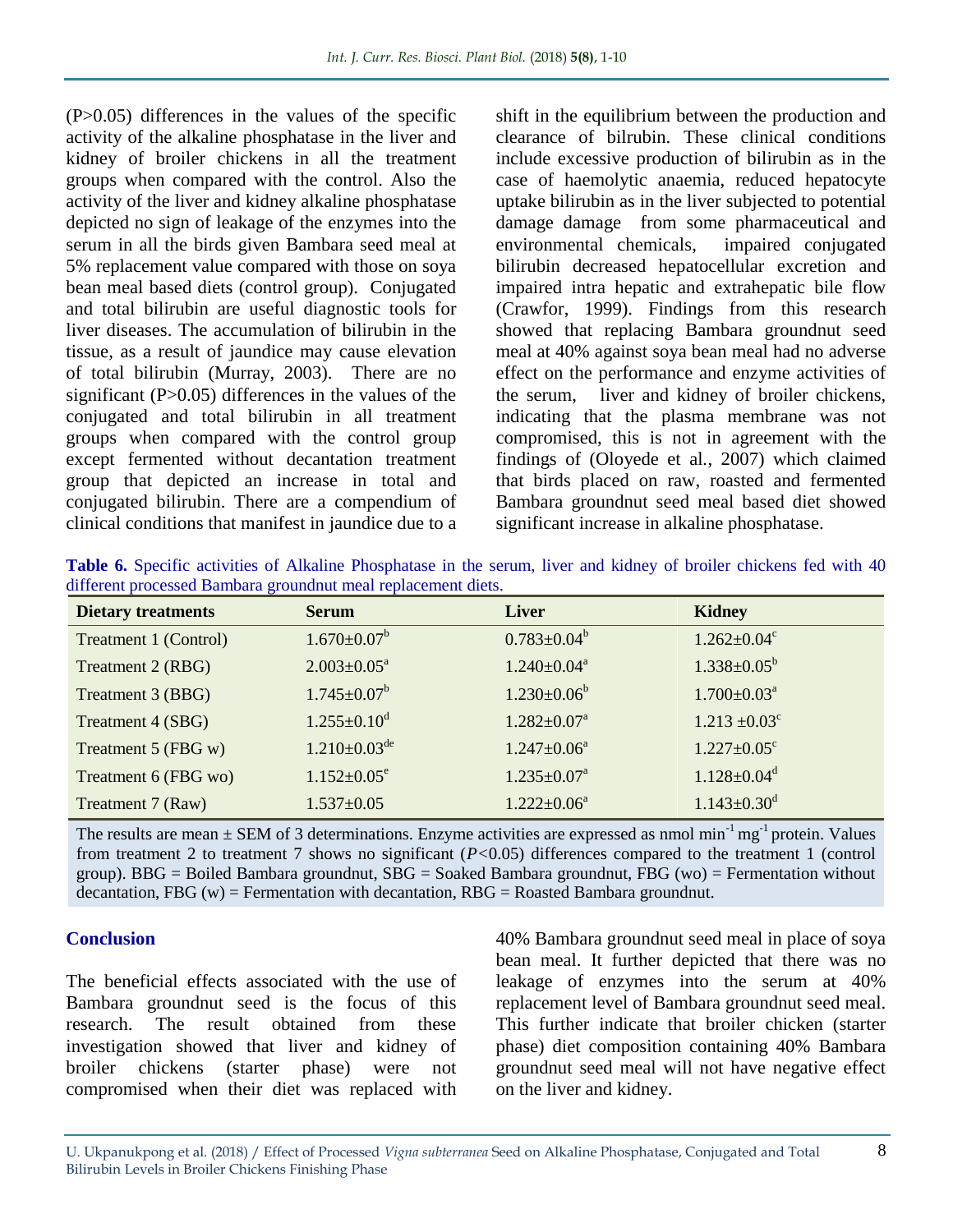# **Conflict of interest statement**

Authors declare that they have no conflict of interest.

# **References**

- Adebowale, O. J., Maliki, K., 2011. Effect of Fermentation period on the chemical composition and functional properties of pigeon peas (*Cajanus cajan*) seed flour. Int. Food Res. J. 18(4), 1329-1333.
- A.O.A.C., 2010. Official Methods of Analysis of the Association of Official Analytical Chemists Washington, D.C. USA. 22<sup>nd</sup> Edn. Vol. 2 pp. 6-9.
- Baudoin, J. P., Mergeai, G., 2001. Grain Legumes. In: Crop Production in Tropical Africa (Ed.: Raemaeker, R.), Directorate Generale for International Cooperation, Brussels. pp. 313- 317.
- Brink, M., Ramolemana, G.M., Sibuga, K.P., 2006. *Vigna subterranean* (L.) Verdc. In: Plant Resources of Tropical African 1. Cereals and Pulses (Eds.: Brink, M., Belay, G.). pp. 56-90.
- Brough, S.H., Azam-Ali, S.N., Taylor, A.J., 1993. The potential of Bambara groundnut *(Vigna subterranea)* in vegetable milk production and basic protein functionality systems. Food Chem. 47, 277-283.
- Crawfor, J. M., 1999. The liver and biliary tract. In: Robbins Pathologic Basis of Disease (Ed.: Cotran, R.S., Kumar, V., Collins, T.).  $6<sup>th</sup>$  Edn. 845-900). Philadelphia, L.B. Lippincott Company.
- Doku, E.V., 1995. University of Ghana. In: Proceedings of the Workshop on Conservation and Improvement of Bambara groundnut (*Vigna subterranean* (L.) Verdc) Harare Zimbabwe, 31, 17-26.
- Doku, E.V., 1996. Problems and prospects for the improvement of Bambara groundnut. In: Proceedings of the International Bambara Groundnut Symposium. University of Nottingham, UK. pp.41-74.
- Doku, E.V., Karikari, S.K., 1969. Faculty of Agriculture, University of Ghana, Legon,

Ghana. Flowering and pod production of Bambara groundnut (*Vigna subterranean*) in Ghana. Ghana J. Agric. Sci. 3(1), 17-30.

- Hepper, F.N., 1963. Plants of the 1957-58 West Africa Expedition II: The bambara groundnut (*Voandzeia subterranea*) and Kersting's groundnut (*Kerstingiella geocarpa*) wild in West Africa. Kew Bull. 16, 395-407.
- Heseltine, C.W., 1983. The future of fermented foods. Nutr. Rev. 41, 293-301.
- Khetarpaul, N., Chauhan, B. M., 1991. Effect of natural fermentation on phytate and polyphenol content and *in vitro* digestibility of starch and protein of pearl millet (*Pennisetum typhoideum*). J. Sci. Food Agric. 55, 189-195.
- Messiaen, C.M., 1992. The Vegetable Garden, Macmillan Press Limited. 318p.
- Moss, P., 1961. Limits of interference by Fe, Mn, Al and phosphate in the EDTA determination of calcium in the presence of magnesium using cal-red indicator. J. Sci. Food Agric. 12, 30-34.
- Murray, R.K., 2003. Porphyrins and Biles pigments. In: Harpers`s Illustrated Biochemistry. (Eds.: Murray, R.K., Granner, D. K., Mayes, P. A., Rodwell, V. W.),  $26<sup>th</sup>$  Edn. 270-285). The McGraw-Hall Companies Inc., New York.
- Ocran, V. K., Delimini, L. L., Asuboah, R.A., Asiedu, E.A., 1998. Seed Management Manual for Ghana, MOFA, Accra Ghana. Vol. 2. pp.4- 82.
- Okonkwo, S.I., Opara, M.F., 2010. The Analysis of Bambara nut for sustainability in Africa. Res. J. Appl. Sci. 5(6), 394-396.
- Oloyede, O. B., Odutuga, A.A., Minari, J. B., Amballi, 2007. Assessment of some serum metabolites and enzymes of broiler-chickens fed raw and processed Bambara groundnut. Int. J. Poult. Sci. 6(9), 647-650.
- Oloyede, O. B., Minari, J. B., Muhammad, N. O., 2010. Evaluation of growth characteristics and heamatological indices of broiler chicks fed raw and processed Bambara groundnut seed as a component of poultry feed. Int. J. Poult. Sci. 9, 652-655.
- Owens, D., Sherlock, S., 1973. Diagnosis of Gilbert's syndrome: role of the reduced caloric